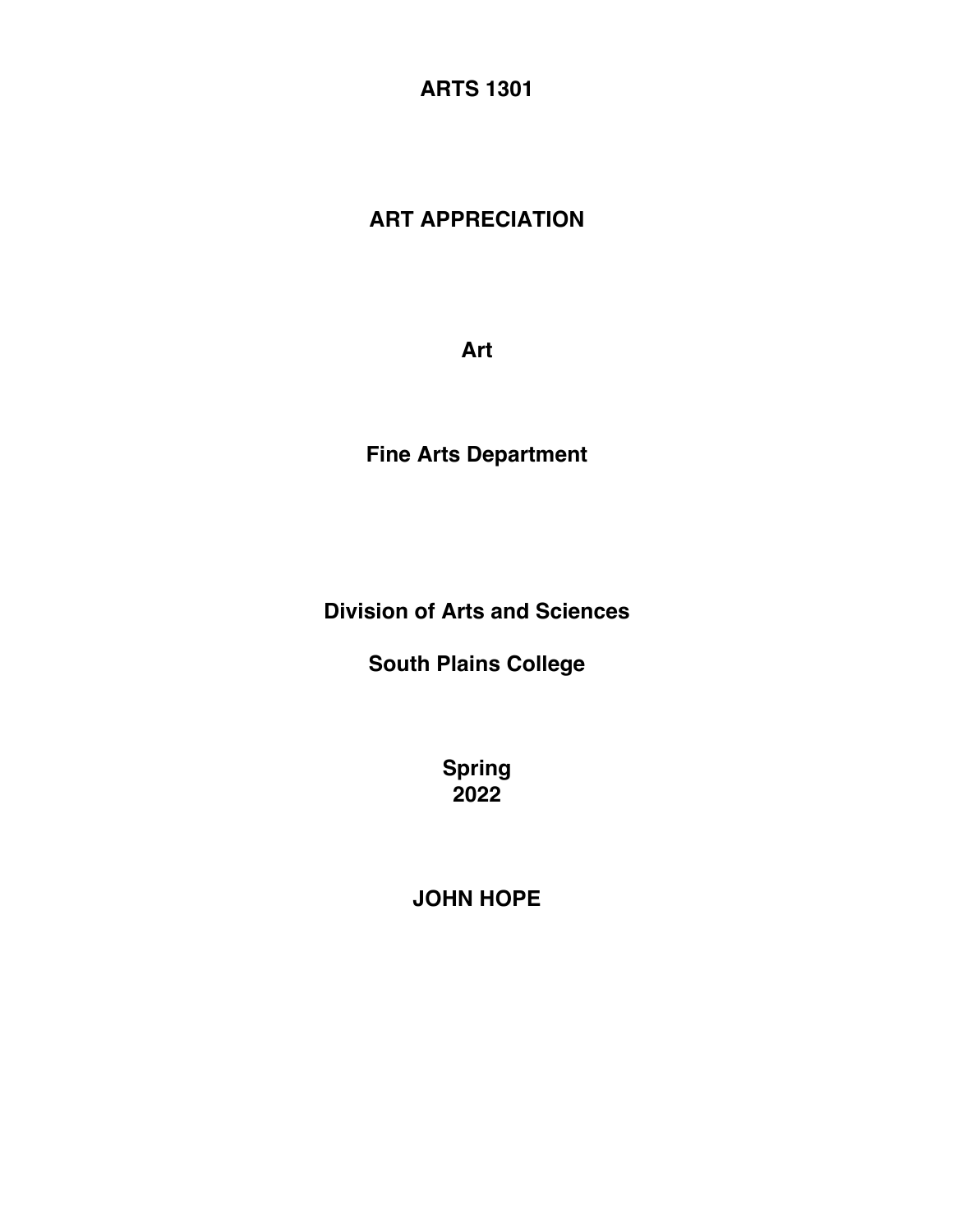# **Instructor : John Hope Art Appreciation - Syllabus ARTS 1301.004, 1301.511 T R 11:00 AM - 12:15 PM in Technology Center 205 Spring 2022 & PC 123**

**COURSE DESCRIPTION :** An introductory course that surveys the visual arts through exploration of purposes and processes, including evaluation of selected works. No prerequisite required. This course is for the non-art major.

Students will develop a better understanding of the nature and meaning of art through the study of art fundamentals and art history from prehistoric civilizations to art of the twenty-first century. Students will develop a fluency with various forms of art through the viewing of master works of art, as well as learning to evaluate works of art themselves.

# **COURSE OBJECTIVES :**

To introduce students to significant works of art.

To allow opportunities for discussing the visual, intellectual, and emotional importance of art through proper vocabulary and an understanding of the art elements and principles of design.

To instill confidence for speaking and writing about art.

To acquaint students with a variety of art media, equipment, tools, and techniques.

To nurture a greater appreciation and understanding for the visual arts.

# **TEXTBOOK :** Art Matters by Pamela Gordon.

The text can be purchased online at SPC Bookstore in Levelland. Any questions concerning availability of the text can be directed to the Levelland Bookstore Manager at 806.894.9611 x2399.

#### **Student Learning Outcomes:**

- 1. Artists' grammar: to analyze the design principles and visual elements
- 2. Visual disciplines: to examine the organization of various visual forms of art
- 3. Art history: to differentiate various historical styles and cultural expressions in the Fine Arts
- **4.** Contemporary trends: examine the role of diversity in visual culture.

#### **This course is designed to satisfy three hours of Creative Arts credit in the Foundation Component Area:**

- 1. Courses in this category focus on the appreciation and analysis of creative artifacts and works of the human imagination.
- 2. Courses involve the synthesis and interpretation of artistic expression and enable critical, creative, and innovative communication about works of art.

#### **Courses in the Creative Arts will satisfy the THECB Core Objectives of:**

**1. Communications Skills:** "to include effective development, interpretation and expression of ideas through written, oral and visual communication."

**2. Critical Thinking Skills:** "to include creative thinking, innovation, inquiry, and analysis, evaluation and synthesis of information." **3. Teamwork:** "to include the ability to consider different points of view and to work effectively with others to support a shared purpose or goal."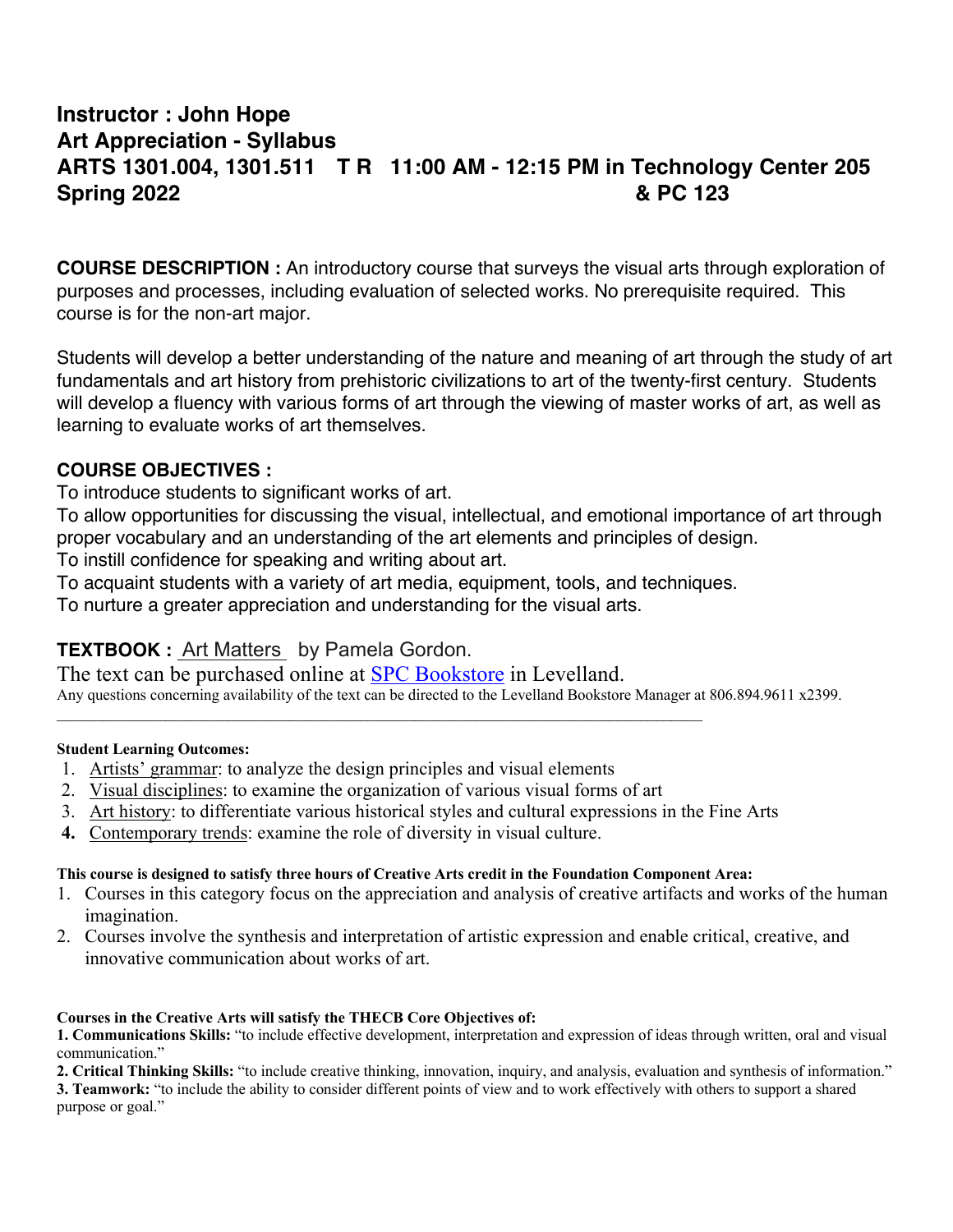**4. Social Responsibility:** "to include intercultural competence, knowledge of civic responsibility, and the ability to engage effectively in regional, national, and global communities."

#### **COURSE CONTENT OBJECTIVES-OVERVIEW:**

- 1. To define the term **art** and the 3 general categories of visual art: realism, expressionism, and abstraction
- 2. To understand the creative process through the evaluation of style and formal qualities of artworks
- 3. To examine the techniques of the Fine and Applied Arts of architecture, sculpture, drawing, painting, printmaking, photography, and fine crafts
- 4. To examine the art of the past; the historical trends and styles in visual arts and how the art produced by each civilization studied has influenced and been influenced by other cultures and civilizations
- 5. To examine the contemporary trends in the art of today relative to an art historical perspective, our contemporary culture, socio-political issues, the artist's philosophical concerns and the formal aspects of the visual arts

#### **This course will emphasize:**

Critical thinking skills: creative thinking, innovation, inquiry, and analysis, evaluation and synthesis of information; communication skills: display effective development, interpretation and expression of ideas through written communication; social responsibility: emphasis an intercultural competence, knowledge of civic responsibility and the ability to engage effectively in regional, national and global communities; and work well with others and develop the ability consider different points of view.

#### **COURSE REQUIREMENTS :**

Students are expected to read the text chapters and develop comprehensive notes from class lectures and other materials provided. Test items will come from the text, class lectures, and supplemental handouts. Outside class work will include completion of projects as assigned. Students should attend all classes and complete all assignments on time.

All missed exams and assigned work must be made up within a reasonable time; students not doing so, will receive no credit for those assignments and are not fulfilling the requirements of the course.

#### **GRADING BASED ON :**

There will be a total of five unit exams as well as a final exam. Exams may consist of the following: Identification of art works, True-False, Matching, Multiple Choice, and Discussion. Each exam will count 20% - the unit exams will be averaged together for the semester average. The Final Exam will count one-seventh of the total grade.

There will also be other assignments and opportunities for extra credit related to study of artists, art works, or art methods. These will be assigned at announced times during the course. Students will be given a group assignment where they will work together to present material relevant to sections of the course. The assignments given are required work and not completing them will **significantly reduce the student's final grade**.

**ATTENDANCE POLICY: Your participation in class, either in person or watching the recorded lecture, is essential to your success. If there is no contact from you any three week period, you will be dropped from the class.**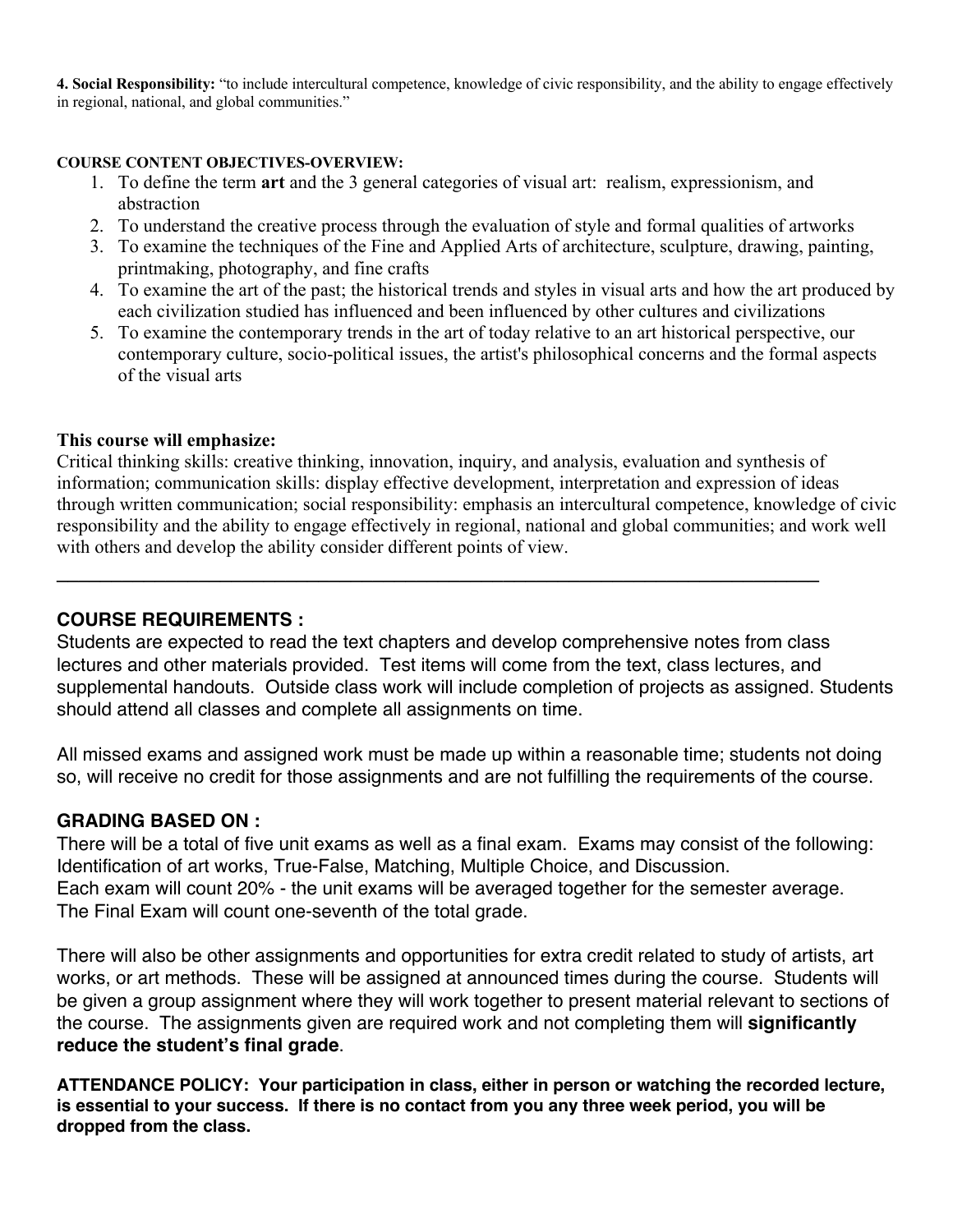## **DISCIPLINE POLICY:**

Everyone in the class has a right to be there and therefore is entitled to an optimal learning environment. The first instance of disruption of that environment by a student will be given a warning, second instance will be handled with a conference, third instance will involve dismissal from class, and last, expulsion from the course. Disruptions include behavior and/or speech inappropriate to the classroom, excessive talking, especially that which interrupts a lecture. Also, please silence cell phones during class, (NO TEXTING), and no personal music players.

Sleeping in class or any activity that diverts your attention from class material being covered, or is a distraction to other students, will result in the reduction of your grade.

# **ACADEMIC HONESTY POLICY:**

The faculty is strongly committed to upholding standards of academic integrity. These standards, at the minimum require that students never present the work of others as their own. CHEATING WILL NOT BE TOLERATED.

**\_\_\_\_\_\_\_\_\_\_\_\_\_\_\_\_\_\_\_\_\_\_\_\_\_\_\_\_\_\_\_\_\_\_\_\_\_\_\_\_\_\_\_\_\_\_\_\_\_\_\_\_\_\_\_\_\_\_\_\_\_\_\_\_\_\_\_\_\_\_\_\_\_\_\_**

## **DIVERSITY STATEMENT:**

In this class, the teacher will establish and support an environment that values and nurtures individual and group differences and encourages engagement and interaction. Understanding and respecting multiple experiences and perspectives will serve to challenge and stimulate all of us to learn about others, about the larger world, and about ourselves. By promoting diversity and intellectual exchange, we will not only mirror society as it is, but also model society as it should and can be.

# **DISABILITIES STATEMENT:**

## **Levelland Campus**

Students with disabilities, including but not limited to physical, psychiatric, or learning disabilities, who wish to request accommodations in this class should notify the Disability Services Office early in the semester so that the appropriate arrangements may be made. In accordance with federal law, a student requesting accommodations must provide acceptable documentation of his/her disability. For more information, call or visit the Disability Services Office in the Student Health & Wellness Office, 806-716-2577, or Plainview Center (Main Office) 806-716-4302 or 806-296-9611.

## **Title IX Pregnancy Accommodations Statement :**

If you are pregnant, or have given birth within six months, Under Title IX you have a right to reasonable accommodations to help continue your education. To activate accommodations you must submit a Title IX pregnancy accommodations request, along with specific medical documentation, to the Director of Health and Wellness. Once approved, notification will be sent to the student and instructors. It is the student's responsibility to work with the instructor to arrange accommodations. Contact the Director of Health and Wellness at 806-716-2362 or email cgilster@southplainscollege.edu for assistance.

**Covid-19 Statement** - If you are experiencing any of the following symptoms please do not attend class and either seek medical attention or get tested for COVID-19.

- Cough, shortness of breath, difficulty breathing
- Fever or chills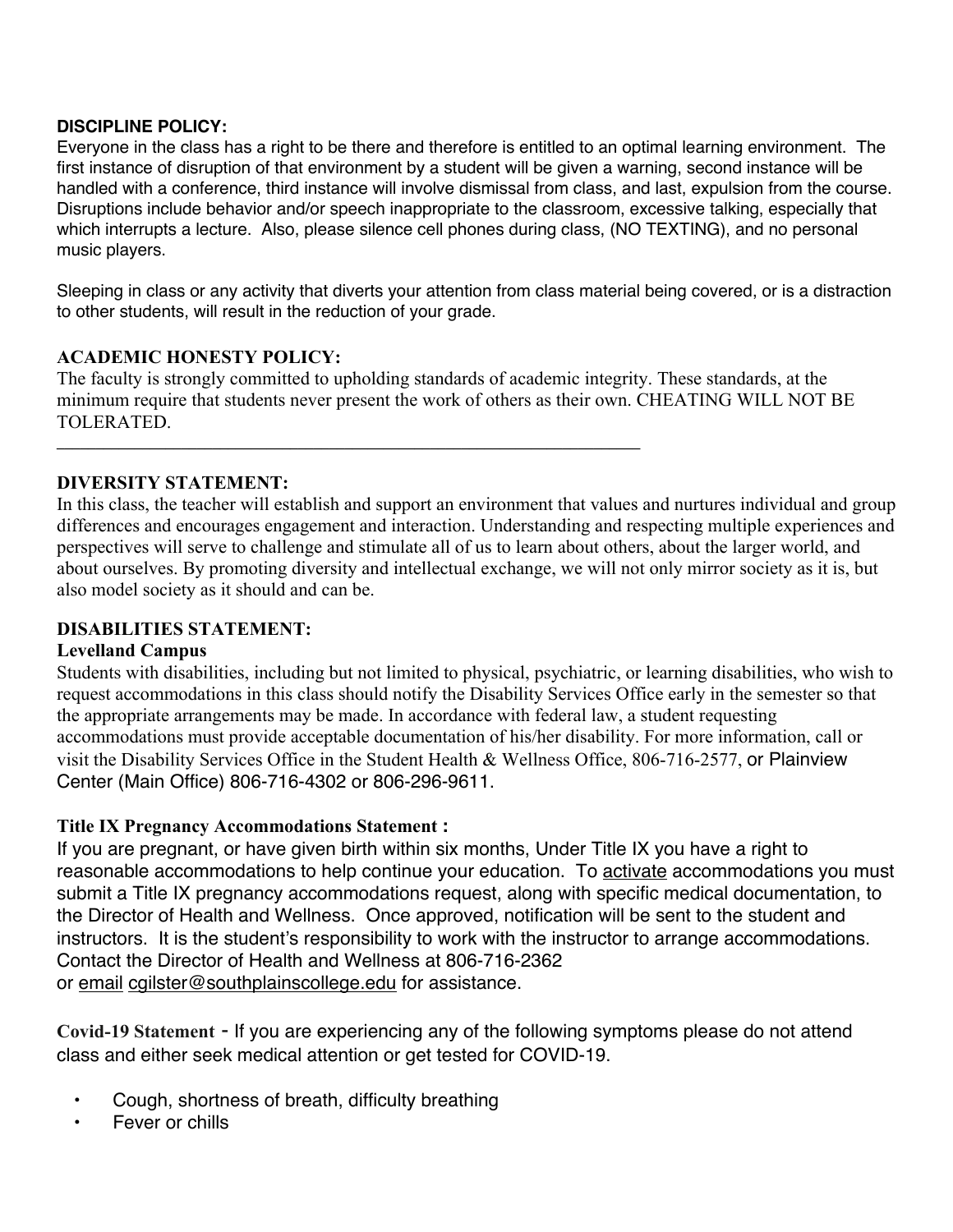- Muscles or body aches
- Vomiting or diarrhea
- New loss of taste and smell

Please also notify DeEtte Edens, BSN, RN, Associate Director of Health & Wellness, at dedens@southplainscollege.edu or 806-716-2376.

**IMPORTANT DATES: LAST DAY TO DROP THIS CLASS: April 28, 2022 Spring Break - March 14-18, 2022 Finals Week: May 9-12, 2022**

\_\_\_\_\_\_\_\_\_\_\_\_\_\_\_\_\_\_\_\_\_\_\_\_\_\_\_\_\_\_\_\_\_\_\_\_\_\_\_\_\_\_\_\_\_\_\_\_\_\_\_

**Art Dept. 894-9611; ext. 2261; home 894-4062 jhope@southplainscollege.edu Office: FA-105 A**